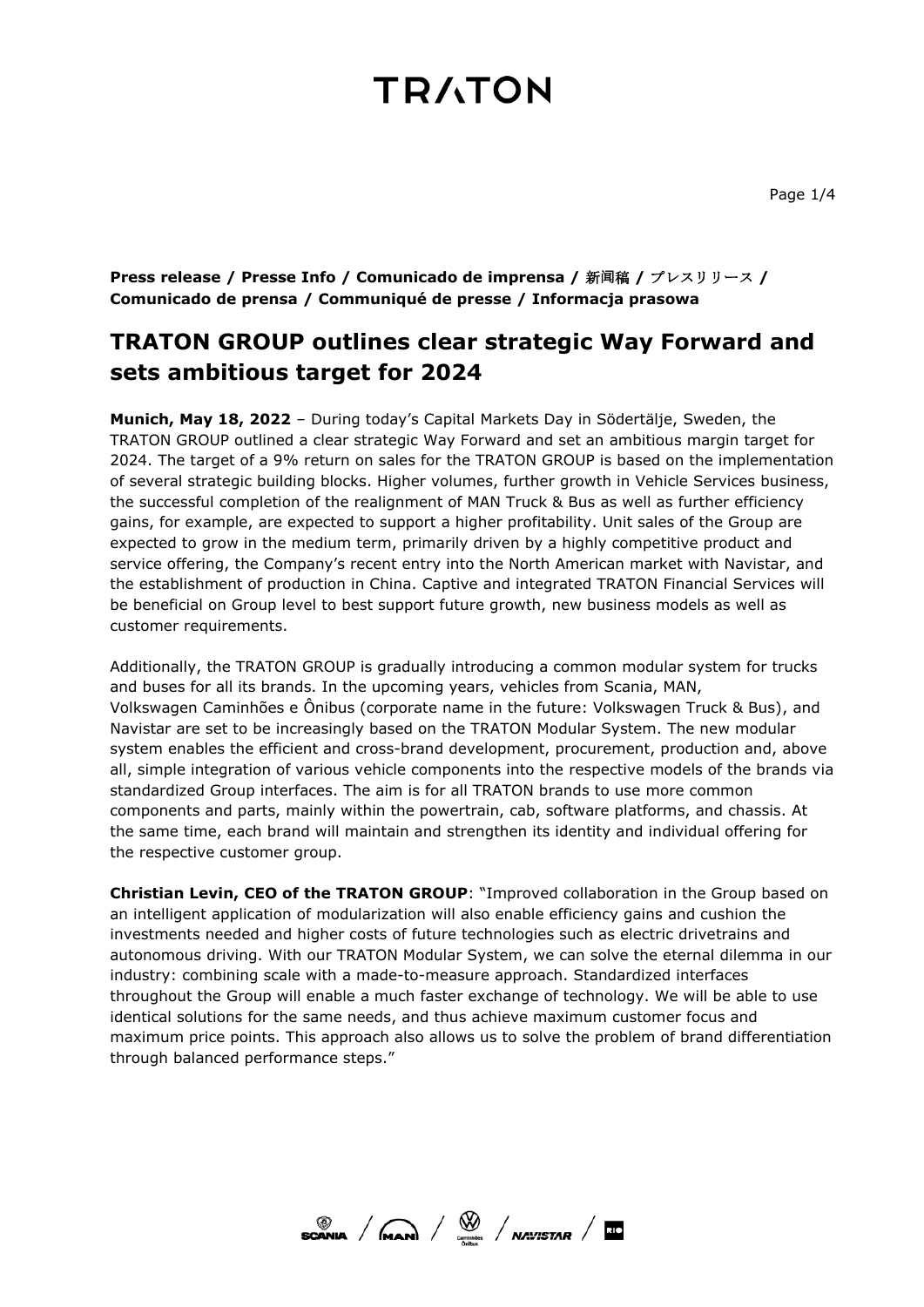Under the motto of Transforming Transportation, the "TRATON Way Forward" strategy focuses on three elements: Responsible Company, Value Creation, and TRATON Accelerated! The TRATON GROUP intends to become even more responsible as a company in every respect. Decarbonization and circularity will play a key role in this endeavor. The second element of the TRATON Way Forward strategy is Value Creation. It focuses on a sustained increase in value for the TRATON GROUP stakeholders. Additional sources of revenue and key markets will be tapped into to reach this goal. The third strategic element is particularly forward-looking: TRATON wants to play an active role in shaping the transportation and logistics ecosystem of the future. To do so, the Company intends to create new business models and partnerships that add value in a world marked by electrification, autonomous driving, and connectivity.

"Today, we add a fourth element to our TRATON Way Forward strategy: Strategy Execution & Governance. We will focus more on execution in the future. And we will do this with a clear brand positioning, an optimized industrial setup, and a better Holding setup. And of course, with our TRATON Modular System. Because modularization is key on our way to stronger profitability," says Christian Levin.

Scania is aiming for a strategic return on sales of 12%, based on a unique business model, the modular system as well as a strong company culture. Not only does the brand have ambitious profitability targets, it is also fully committed to sustainability. The return on sales target is supported by the continued roll-out of the new Super-based powertrain and a higher contribution from the highly profitable service business, which also plays an important stabilizing role, especially in an economic downturn. Further important drivers are the opportunities that digitalization, data, and artificial intelligence offer. In addition, the new production site in China, whose groundbreaking ceremony Scania will be celebrating shortly, is expected to create additional volume growth momentum.

Meanwhile, the successful ongoing implementation of the realignment program lays the foundation for improving sustainable earnings power of MAN Truck & Bus and the aim to achieve a strategic return on sales of 8%. This target is supported by a fully revised product portfolio on the market together with the Vehicle Services business offering as a focus area of growth and resilience. Further leveraging the TRATON Modular System and the transition to zero-emission transport solutions and smart products will drive the MAN Truck & Bus margin development. Competitive captive finance solutions will also support the profitability improvement.

Volkswagen Caminhões e Ônibus already delivered strong return on sales in 2021 and is aiming for 8% as a strategic target. This solid profitability will be backed by strong products and volume growth with sustained leadership in the Latin American market and a further expansion of the export business. VWCO is already successful in the field of e-mobility with its e-Delivery. The expansion of the heavy-duty portfolio is expected to lead to higher margins in the future. In addition to its strategic margin target, Volkswagen Caminhões e Ônibus announced changing its

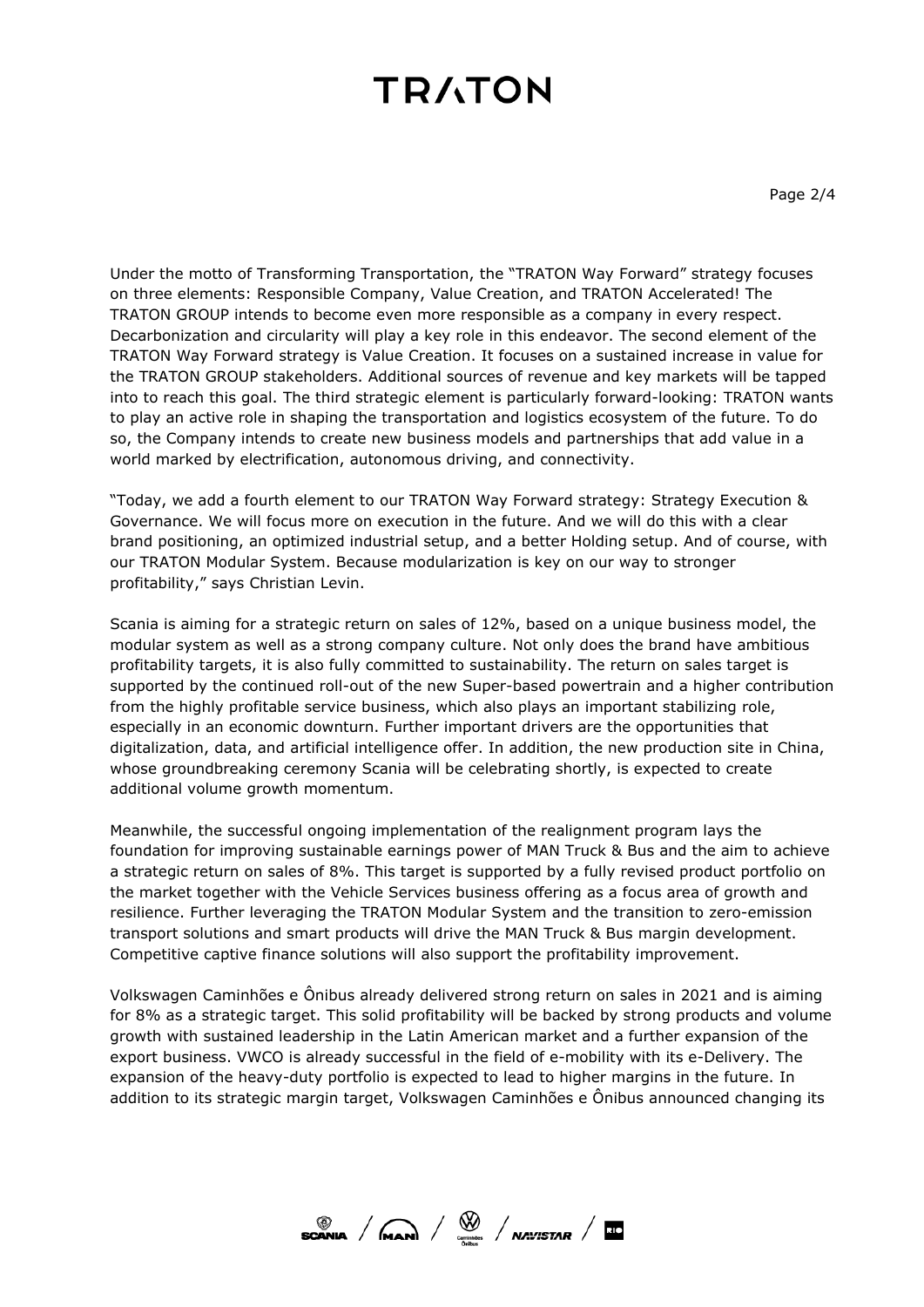legal corporate name to Volkswagen Truck & Bus to better reflect its ambition to further internationalize the brand.

The Capital Markets Day also marks the first time the TRATON GROUP is publishing a return on sales target for its new brand, Navistar. The brand was consolidated effective July 1, 2021. Particularly with the positive effects from the utilization of the TRATON Modular System and improved dealer network performance as well as expanded Vehicle Services business and Financial Services, Navistar is targeting a strategic return on sales of 9%. The brand has the ambition to further increase profitability in the long term.

**Annette Danielski, CFO of the TRATON GROUP**: "With our four strong brands and their clearly defined growth strategies, we are pursuing ambitious profitability targets. Based on a well-defined and detailed set of measures and initiatives, we as TRATON's management team are committed to delivering. In addition, we have defined a clear set of financial ambitions: we focus on sustainable profitability and on improving the resilience of our results throughout the cycles of the industry. We secure TRATON's future competitiveness with targeted investments in common components, new business models, and new technologies while retaining a high cost discipline. And we aim to reduce net debt and strengthen our capital structure. We are making progress with the integration of Navistar and are taking the next step in our successful internationalization strategy with the establishment of production in China. The realignment of MAN Truck & Bus is progressing according to plan and will result in an improved fixed cost structure, material cost savings, and higher productivity. With this, we are confident that TRATON offers a strong value proposition for investors."

In the future, the TRATON GROUP will make even better use of its strong competitive position and its diversified regional and brand portfolio. TRATON is operating in an attractive global growth market and profit pool. The Company is focusing its R&D budget on the most important future technologies. More than 2/3 of the total development budget is therefore allocated to new technologies and growth.

The TRATON GROUP has already successfully developed a 13-litre common base engine, the CBE. While being very efficient, it is also the Group's best combustion engine — and its last. The profitable core business with classic internal combustion engine trucks and buses provides the financial resources for the transition to e-mobility. To leverage the benefits of the Group and its modularization strategy, the TRATON GROUP will also develop a Group-wide ACE platform for autonomous, connected, and electrified vehicles.

At the same time, captive and integrated TRATON Financial Services will be beneficial on Group level to best support future growth, new business models as well as customer requirements. As a global multi-brand captive finance company, TRATON Financial Services will leverage the brands' existing structures. It will help customers on their journey towards sustainable transport.